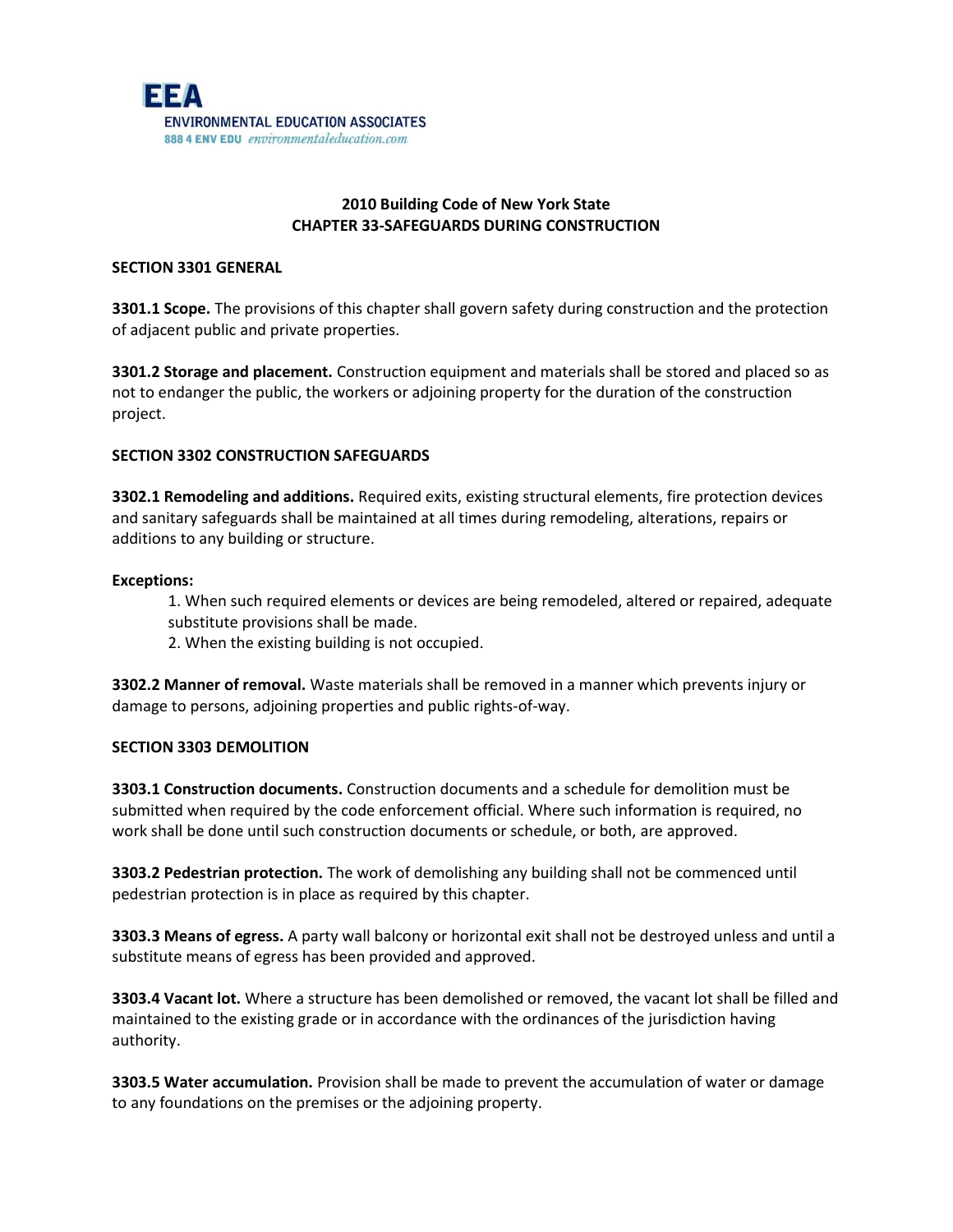

**3303.6 Utility connections.** Service utility connections shall be discontinued and capped in accordance with the approved rules and the requirements of the authority having jurisdiction.

### **SECTION 3304 SITE WORK**

**3304.1 Excavation and fill.** Excavation and fill for buildings and structures shall be constructed or protected so as not to endanger life or property. Stumps and roots shall be removed from the soil to a depth of at least 12 inches (305 mm) below the surface of the ground in the area to be occupied by the building. Wood forms which have been used in placing concrete, if within the ground or between foundation sills and the ground, shall be removed before a building is occupied or used for any purpose. Before completion, loose or casual wood shall be removed from direct contact with the ground under the building.

**3304.1.1 Slope limits.** Slopes for permanent fill shall not be steeper than one unit vertical in two units horizontal (50-percent slope). Cut slopes for permanent excavations shall not be steeper than one unit vertical in two units horizontal (50-percent slope). Deviation from the foregoing limitations for cut slopes shall be permitted only upon the presentation of a soil investigation report acceptable to the code enforcement official.

**3304.1.2 Surcharge.** No fill or other surcharge loads shall be placed adjacent to any building or structure unless such building or structure is capable of withstanding the additional loads caused by the fill or surcharge. Existing footings or foundations which can be affected by any excavation shall be underpinned adequately or otherwise protected against settlement and shall be protected against later movement.

**3304.1.3 Footings on adjacent slopes.** For footings on adjacent slopes, see [Chapter 18.](javascript:Next()

**3304.1.4 Fill supporting foundations.** Fill to be used to support the foundations of any building or structure shall comply wit[h Section 1803.5.](javascript:Next() Special inspections of compacted fill shall be in accordance with [Section 1704.7.](javascript:Next()

#### **SECTION 3305 SANITARY**

**3305.1 Facilities required.** Sanitary facilities shall be provided during construction, remodeling or demolition activities in accordance with the *Plumbing Code of New York State*.

# **SECTION 3306 PROTECTION OF PEDESTRIANS**

**3306.1 Protection required.** Pedestrians shall be protected during construction, remodeling and demolition activities as required by this chapter and Table 3306.1. Signs shall be provided to direct pedestrian traffic.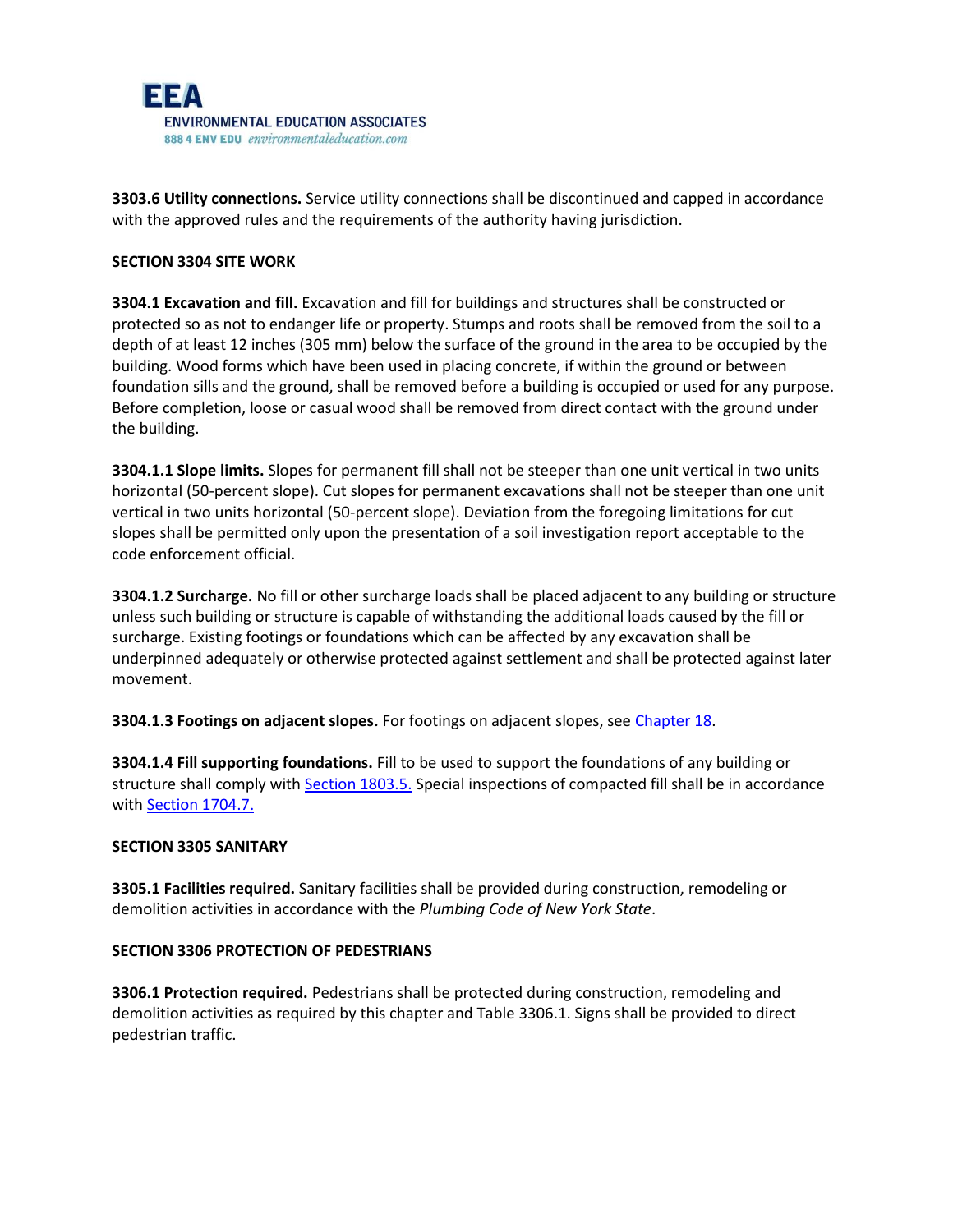

#### **TABLE 3306.1 PROTECTION OF PEDESTRIANS**

| <b>HEIGHT OF</b>    |                                                                                                     | <b>TYPE OF PROTECTION</b>    |
|---------------------|-----------------------------------------------------------------------------------------------------|------------------------------|
| <b>CONSTRUCTION</b> | DISTANCE FROM CONSTRUCTION TO LOT LINE                                                              | <b>REQUIRED</b>              |
| 8 feet or less      | Less than 5 feet                                                                                    | <b>Construction railings</b> |
|                     | 5 feet or more                                                                                      | None                         |
|                     | Less than 5 feet                                                                                    | Barrier and covered walkway  |
|                     | 5 feet or more, but not more than one-fourth the height of construction Barrier and covered walkway |                              |
|                     | More than 8 feet 5 feet or more, but between one-fourth and one-half the height of                  | <b>Barrier</b>               |
|                     | construction                                                                                        |                              |
|                     | 5 feet or more, but exceeding one-half the height of construction                                   | None                         |

For SI: 1 foot = 304.8 mm.

**3306.2 Walkways.** A walkway shall be provided for pedestrian travel in front of every construction and demolition site unless the authority having jurisdiction authorizes the sidewalk to be fenced or closed. Walkways shall be of sufficient width to accommodate the pedestrian traffic, but in no case shall they be less than 4 feet (1219 mm) in width. Walkways shall be provided with a durable walking surface. Walkways shall be accessible in accordance wit[h Chapter 11](javascript:Next() and shall be designed to support all imposed loads and in no case shall the design live load be less than 150 pounds per square foot (psf) (7.2 kN/m<sup>2</sup>).

**3306.3 Directional barricades.** Pedestrian traffic shall be protected by a directional barricade where the walkway extends into the street. The directional barricade shall be of sufficient size and construction to direct vehicular traffic away from the pedestrian path.

**3306.4 Construction railings.** Construction railings shall be at least 42 inches (1067 mm) in height and shall be sufficient to direct pedestrians around construction areas.

**3306.5 Barriers.** Barriers shall be a minimum of 8 feet (2438 mm) in height and shall be placed on the side of the walkway nearest the construction. Barriers shall extend the entire length of the construction site. Openings in such barriers shall be protected by doors which are normally kept closed.

**3306.6 Barrier design.** Barriers shall be designed to resist loads required in [Chapter 16](javascript:Next() unless constructed as follows:

1. Barriers shall be provided with 2-inch by 4-inch (51 mm by 102 mm) top and bottom plates. 2. The barrier material shall be a minimum of  $\frac{3}{4}$ -inch (19.1 mm) boards or  $\frac{1}{4}$ -inch (6.4 mm) wood structural use panels.

3. Wood structural use panels shall be bonded with an adhesive identical to that for exterior wood structural use panels.

4. Wood structural use panels  $\frac{1}{4}$  inch (6.4 mm) or  $\frac{5}{16}$  inch (23.8 mm) in thickness shall have studs spaced not more than 2 feet (610 mm) on center (o.c.).

5. Wood structural use panels  $\frac{3}{s}$  inch (9.5 mm) or  $\frac{1}{2}$  inch (12.7 mm) in thickness shall have studs spaced not more than 4 feet (1219 mm) o.c., provided a 2-inch by 4-inch (51 mm by 102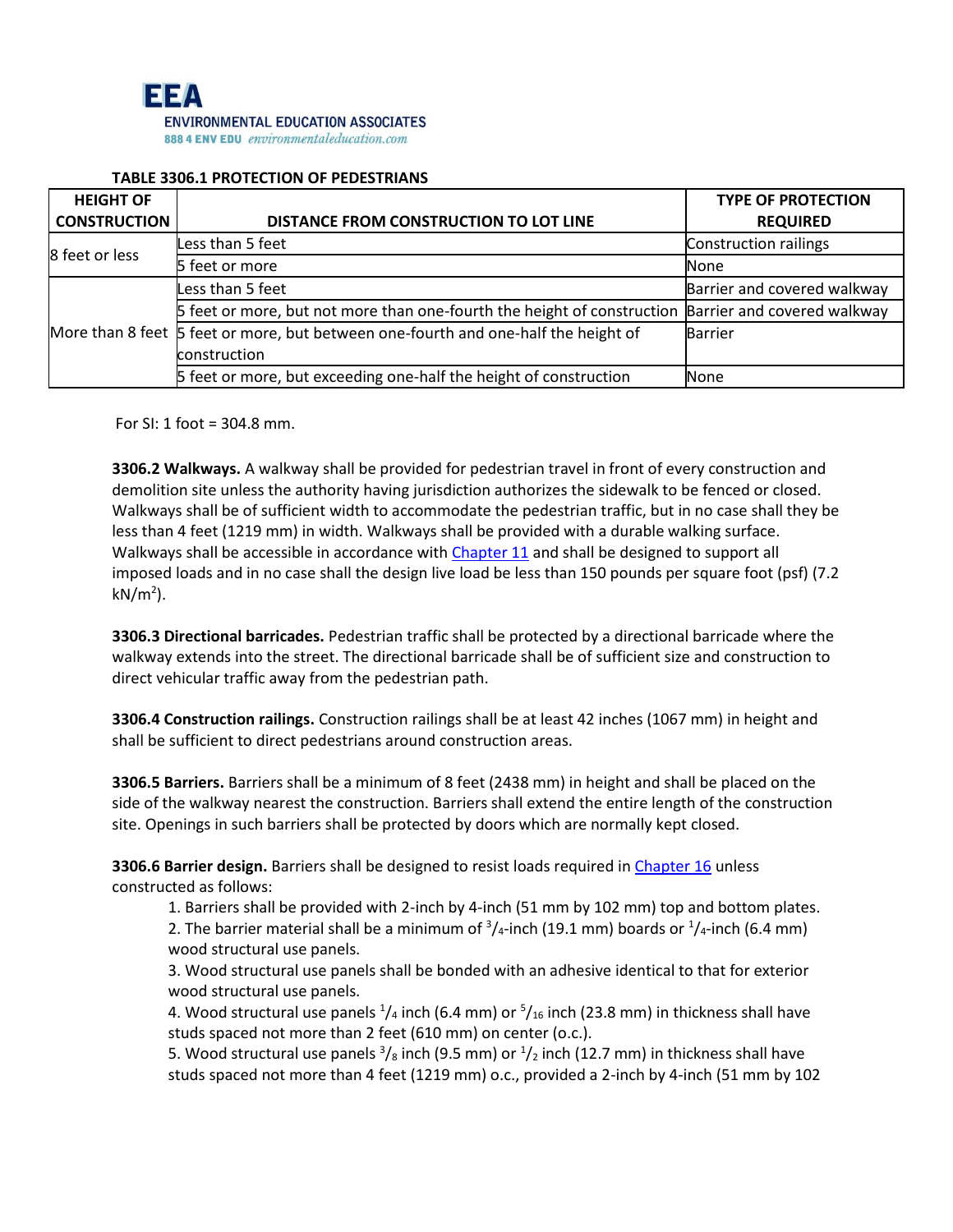

888 4 ENV EDU environmentaleducation.com

mm) stiffener is placed horizontally at midheight where the stud spacing exceeds 2 feet (610 mm) o.c.

6. Wood structural use panels  $\frac{5}{8}$  inch (15.9 mm) or thicker shall not span over 8 feet (2438 mm).

**3306.7 Covered walkways.** Covered walkways shall have a minimum clear height of 8 feet (2438 mm) as measured from the floor surface to the canopy overhead. Adequate lighting shall be provided at all times. Covered walkways shall be designed to support all imposed loads. In no case shall the design live load be less than 150 psf (7.2  $kN/m^2$ ) for the entire structure.

**Exception:** Roofs and supporting structures of covered walkways for new, light-frame construction not exceeding two stories in height are permitted to be designed for a live load of 75 psf (3.6kN/m<sup>2</sup>) or the loads imposed on them, whichever is greater. In lieu of such designs, the roof and supporting structure of a covered walkway are permitted to be constructed as follows:

1. Footings shall be continuous 2-inch by 6-inch (51 mm by 152 mm) members.

2. Posts not less than 4 inches by 6 inches (102 mm by 152 mm) shall be provided on both sides of the roof and spaced not more than 12 feet (3658 mm) o.c.

3. Stringers not less than 4 inches by 12 inches (102 mm by 305 mm) shall be placed on edge upon the posts.

4. Joists resting on the stringers shall be at least 2 inches by 8 inches (51 mm by 203 mm) and shall be spaced not more than 2 feet (610 mm) o.c.

5. The deck shall be planks at least 2 inches (51 mm) thick or wood structural panels with an exterior exposure durability classification at least  $^{23}/_{32}$  inch (18.3 mm) thick nailed to the joists. 6. Each post shall be knee braced to joists and stringers by 2-inch by 4-inch (51 mm by 102 mm) minimum members 4 feet (1219 mm) long.

7. A 2-inch by 4-inch (51 mm by 102 mm) minimum curb shall be set on edge along the outside edge of the deck.

**3306.8 Repair, maintenance and removal.** Pedestrian protection required by this chapter shall be maintained in place and kept in good order for the entire length of time pedestrians may be endangered. The owner or the owner's agent, upon the completion of the construction activity, shall immediately remove walkways, debris and other obstructions and leave such public property in as good a condition as it was before such work was commenced.

**3306.9 Adjacent to excavations.** Every excavation on a site located 5 feet (1524 mm) or less from the street lot line shall be enclosed with a barrier not less than 6 feet (1829 mm) high. Where located more than 5 feet (1524 mm) from the street lot line, a barrier shall be erected when required by the code enforcement official. Barriers shall be of adequate strength to resist wind pressure as specified in [Chapter 16.](javascript:Next()

## **SECTION 3307 PROTECTION OF ADJOINING PROPERTY**

**3307.1 Protection required.** Adjoining public and private property shall be protected from damage during construction, remodeling and demolition work. Protection must be provided for footings, foundations, party walls, chimneys, skylights and roofs. Provisions shall be made to control water runoff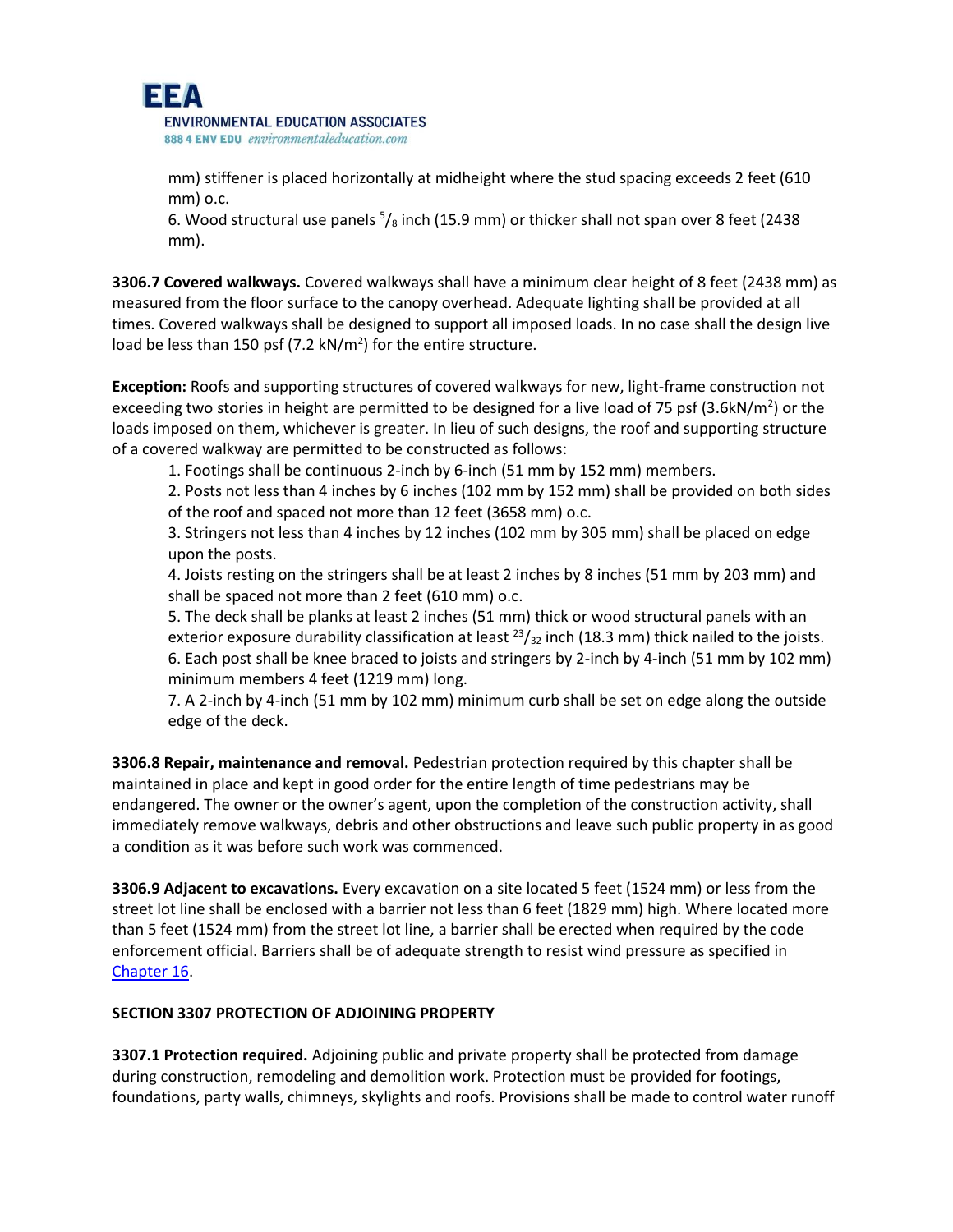

and erosion during construction or demolition activities. The person making or causing an excavation to be made shall provide written notice to the owners of adjoining buildings advising them that the excavation is to be made and that the adjoining buildings should be protected. Said notification shall be delivered not less than 10 days prior to the scheduled starting date of the excavation.

### **SECTION 3308 TEMPORARY USE OF STREETS' ALLEYS AND PUBLIC PROPERTY**

**3308.1 Storage and handling of materials.** The temporary use of streets or public property for the storage or handling of materials or of equipment required for construction or demolition, and the protection provided to the public shall comply with the provisions of the authority having jurisdiction and this chapter.

**3308.1.1 Obstructions.** Construction materials and equipment shall not be placed or stored so as to obstruct access to fire hydrants, standpipes, fire or police alarm boxes, catch basins or manholes, nor shall such material or equipment be located within 20 feet (6096 mm) of a street intersection, or placed so as to obstruct normal observations of traffic signals or to hinder the use of public transit loading platforms.

**3308.2 Utility fixtures.** Building materials, fences, sheds or any obstruction of any kind shall not be placed so as to obstruct free approach to any fire hydrant, fire department connection, utility pole, manhole, fire alarm box or catch basin, or so as to interfere with the passage of water in the gutter. Protection against damage shall be provided to such utility fixtures during the progress of the work, but sight of them shall not be obstructed.

#### **SECTION 3309 FIRE EXTINGUISHERS**

**3309.1 Where required.** All structures under construction, alteration or demolition shall be provided with not less than one approved portable fire extinguisher in accordance wit[h Section 906](javascript:Next() and sized for not less than ordinary hazard as follows: **[F]**

1. At each stairway on all floor levels where combustible materials have accumulated.

2. In every storage and construction shed.

3. Additional portable fire extinguishers shall be provided where special hazards exist, such as the storage and use of flammable and combustible liquids.

**3309.2 Fire hazards.** The provisions of this code and the *Fire Code of New York State* shall be strictly observed to safeguard against all fire hazards attendant upon construction operations.

#### **SECTION 3310 EXITS**

**3310.1 Stairways required.** Where a building has been constructed to a height greater than 50 feet (15 240 mm) or four stories, or where an existing building exceeding 50 feet (15 240 mm) in height is altered, at least one temporary lighted stairway shall be provided unless one or more of the permanent stairways are erected as the construction progresses.

**3310.2 Maintenance of exits.** Required means of egress shall be maintained at all times during